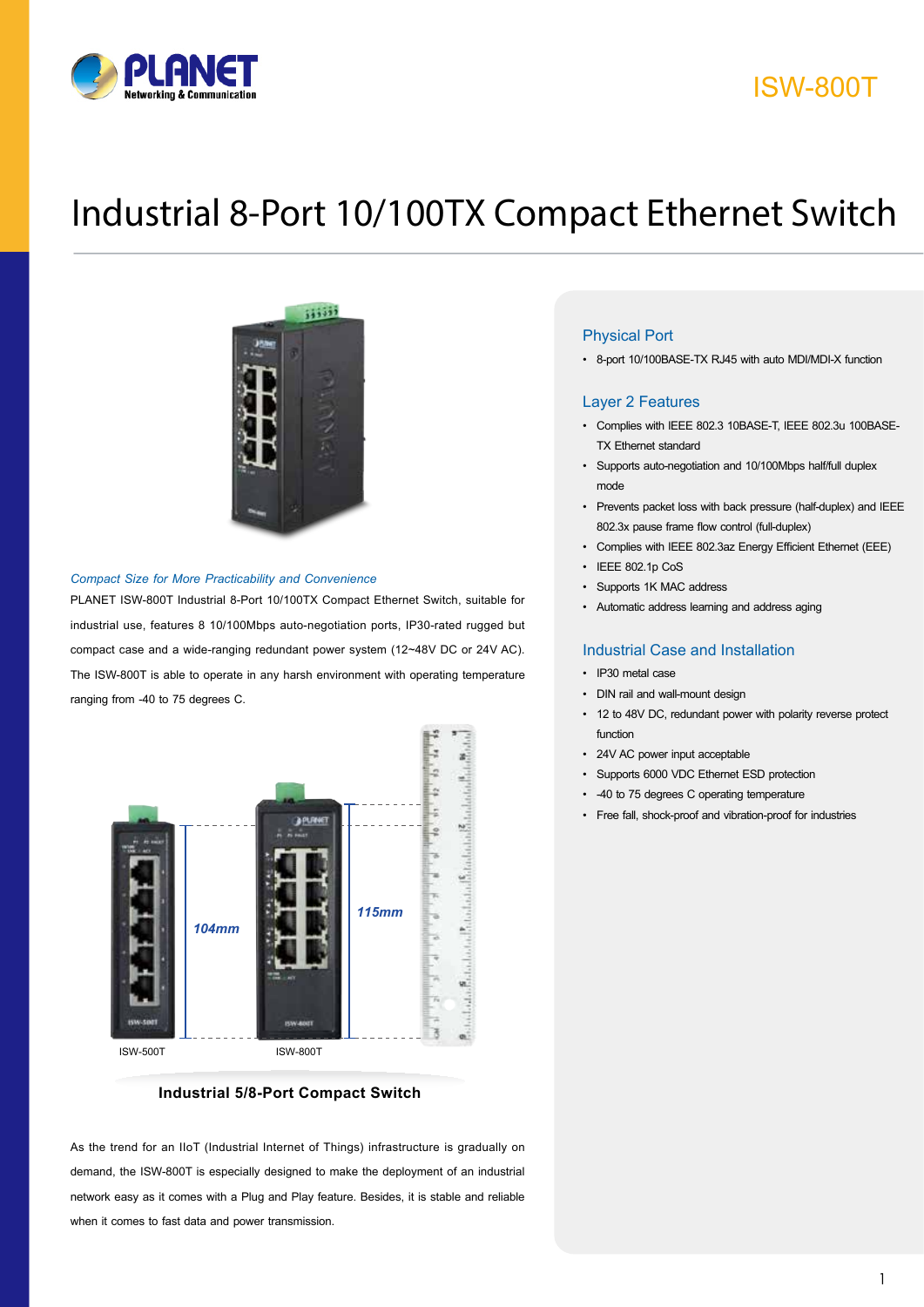

#### *Low Power Consumption for Green Networking*

The ISW-800T, adopting the advanced green networking technology, provides the link-on cable length power saving and link-down power saving methods. These features make the ISW-800T consume very low power in full load operation mode, which helps conserve energy effectively but maintains high performance efficiently.

With the Auto Power Saving and IEEE 802.3az Energy Efficient Ethernet (EEE) Protocol, the ISW-800T can automatically detect cable link status and network traffic, and thus is able to adjust power consumption accordingly. It enables the switch to consume less power when it is less active.

#### *Dual Power Input for High Availability Network System*

The ISW-800T features a strong dual power input system with wide-ranging voltages (12V~48V DC or 24V AC) incorporated into customer's automation network to enhance system reliability and uptime. In the example below, when power supply 1 fails to work, the hardware failover function will be activated automatically to keep powering the ISW-800T via power supply 2 alternatively without any loss of operation.

### **Non-stop Ethernet Service Dual Power Input with Auto Failover**



#### *Robust Protection*

The ISW-800T provides contact discharge of ±6KV DC and air discharge of ±8KV DC for Ethernet ESD protection. It also supports ±4KV surge immunity to improve product stability and protects users' networks from devastating ESD attacks, making sure the flow of operation does not fluctuate.

#### *High Switch Performance*

The ISW-800T offers high-performance switch architecture. With the 8 10/100Mbps Fast Ethernet ports providing non-blocking switch fabric and wire-speed throughput as high as 1.6Gbps and the 1K MAC address table, the ISW-800T can perform wire-speed packets transfer without risk of packet loss. The flow control function enables the ISW-800T to provide fast and reliable data transfer.

#### *Plug and Play*

All of the RJ45 copper interfaces in the ISW-800T support 10/100Mbps auto negotiation for optimal speed detection through RJ45 Category 6, 5 or 5e cables. The standard auto-MDI/MDI-X support can detect the type of connection to any Ethernet device without requiring special straight-through or crossover cables.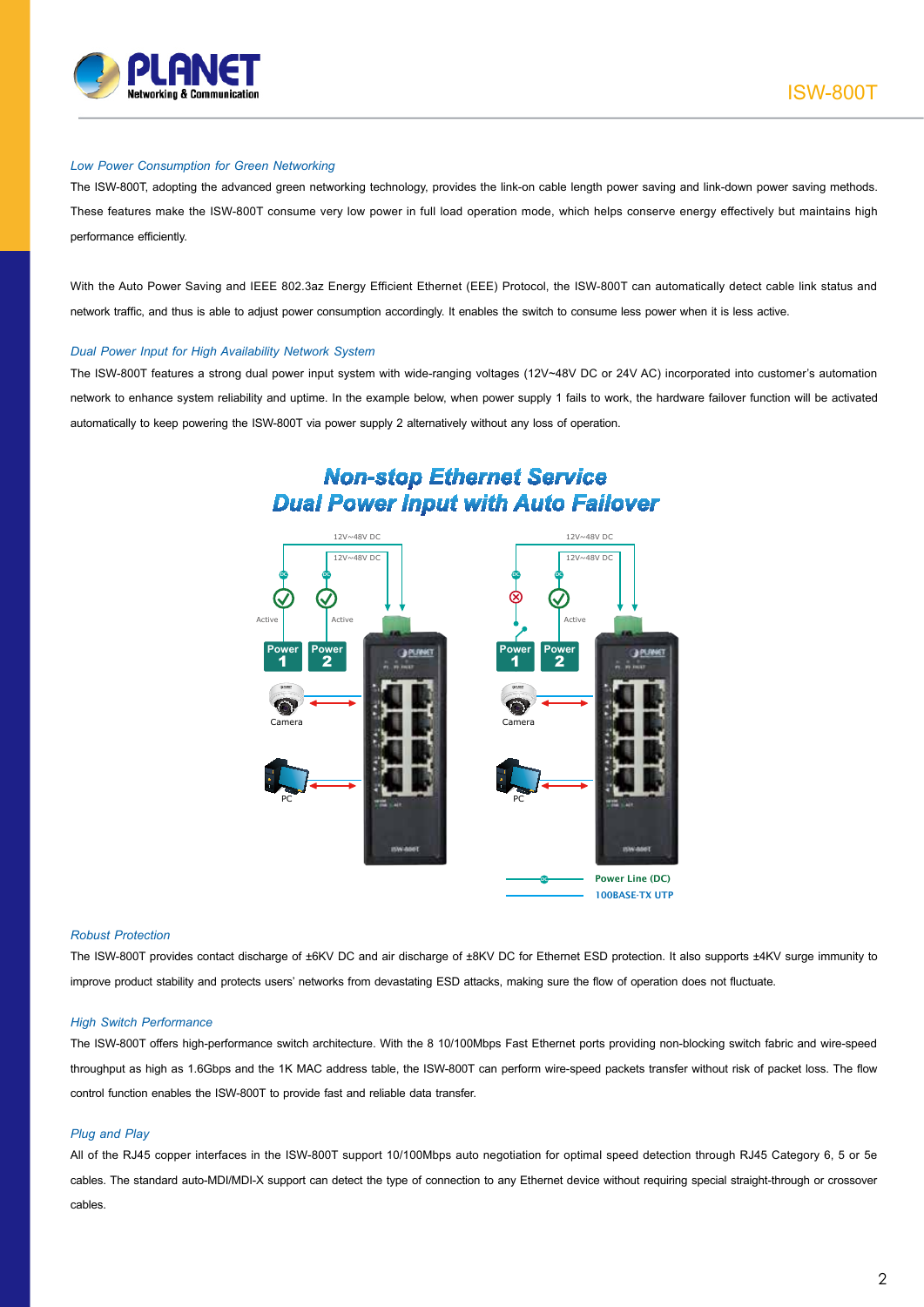

## Applications

#### *Designed for Heavy Industries*

The ISW-800T's IP30-rated metal case is particularly designed for heavy industries, such as factories, harbors, warehouses, and more. When installed at these establishments, it can enhance the work performance of these establishments by speedily transferring incoming and outgoing data.

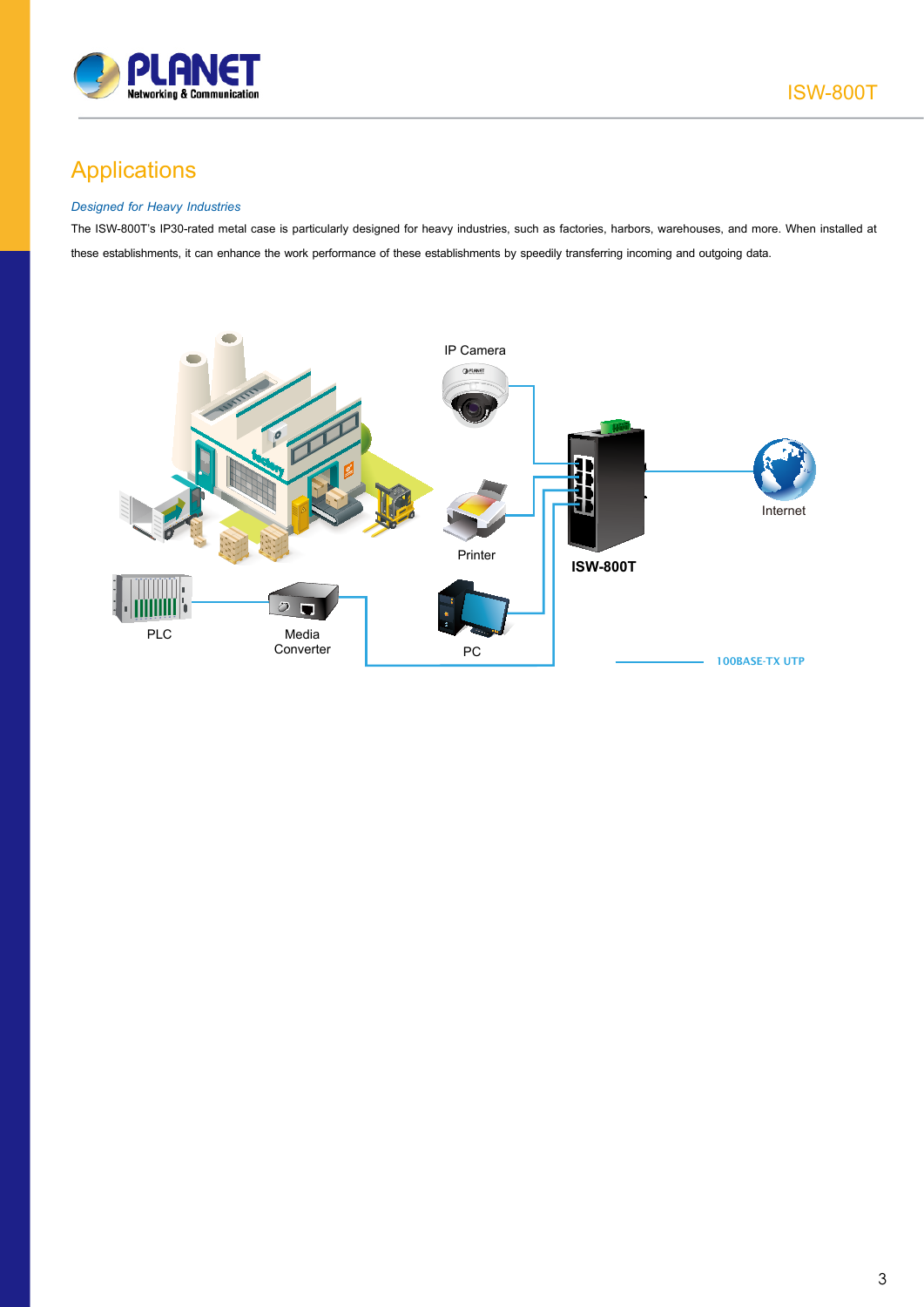

ISW-800T

## **Specifications**

| Product                        | <b>ISW-800T</b>                                                                                                                                                                                                                           |
|--------------------------------|-------------------------------------------------------------------------------------------------------------------------------------------------------------------------------------------------------------------------------------------|
| <b>Hardware Specifications</b> |                                                                                                                                                                                                                                           |
| <b>Copper Ports</b>            | 8 10/100BASE-TX RJ45 auto-MDI/MDI-X ports                                                                                                                                                                                                 |
| <b>Switch Architecture</b>     | Store-and-Forward                                                                                                                                                                                                                         |
| <b>Switch Fabric</b>           | 1.6Gbps (non-blocking)                                                                                                                                                                                                                    |
| Throughput (packet per second) | 1.19Mpps@ 64 bytes                                                                                                                                                                                                                        |
| <b>Address Table</b>           | 1K entries, automatic source address learning and aging                                                                                                                                                                                   |
| <b>Shared Data Buffer</b>      | 448K bits                                                                                                                                                                                                                                 |
| <b>Flow Control</b>            | IEEE 802.3x pause frame for full-duplex<br>Back pressure for half-duplex                                                                                                                                                                  |
| <b>ESD Protection</b>          | 6KV DC                                                                                                                                                                                                                                    |
| Enclosure                      | IP30 metal case                                                                                                                                                                                                                           |
| Installation                   | DIN rail kit and wall-mount kit                                                                                                                                                                                                           |
| Connector                      | Removable 6-pin terminal block for power input<br>Pin 1/2 for Power 1, Pin 3/4 for fault alarm, Pin 5/6 for Power 2                                                                                                                       |
| Alarm                          | One relay output for power failure. Alarm relay current carry ability: 1A @ 24V DC                                                                                                                                                        |
| <b>LED</b> Indicator           | System:<br>Power 1 (Green)<br>Power 2 (Green)<br>Fault Alarm (Red)<br>Per 10/100TX RJ45 Ports:<br>10/100 LNK/ACT (Green)                                                                                                                  |
| Dimensions (W x D x H)         | 70 x 115 x 41 mm                                                                                                                                                                                                                          |
| Weight                         | 300q                                                                                                                                                                                                                                      |
| <b>Power Requirements</b>      | Dual 12~48V DC, 24V AC                                                                                                                                                                                                                    |
| <b>Power Consumption</b>       | Max. 1.1 watts/3.77BTU (Power on without any connection)<br>Max. 2.5 watts/8.57BTU (Ethernet full loading)                                                                                                                                |
| <b>Standards Conformance</b>   |                                                                                                                                                                                                                                           |
| <b>Regulatory Compliance</b>   | FCC Part 15 Class A, CE                                                                                                                                                                                                                   |
| <b>Stability Testing</b>       | IEC60068-2-32 (free fall)<br>IEC60068-2-27 (shock)<br>IEC60068-2-6 (vibration)                                                                                                                                                            |
| <b>Standards Compliance</b>    | IEEE 802.3 10BASE-T<br>IEEE 802.3u 100BASE-TX/100BASE-FX<br>IEEE 802.3x flow control and back pressure<br>IEEE 802.1p Class of Service<br>IEEE 802.1X Port Authentication Network Control<br>IEEE 802.3az Energy Efficient Ethernet (EEE) |
| <b>Environment</b>             |                                                                                                                                                                                                                                           |
| <b>Operating Temperature</b>   | $-40 \sim 75$ degrees C                                                                                                                                                                                                                   |
| Storage Temperature            | $-40 \sim 85$ degrees C                                                                                                                                                                                                                   |
| Humidity                       | $5 \sim 95\%$ (non-condensing)                                                                                                                                                                                                            |